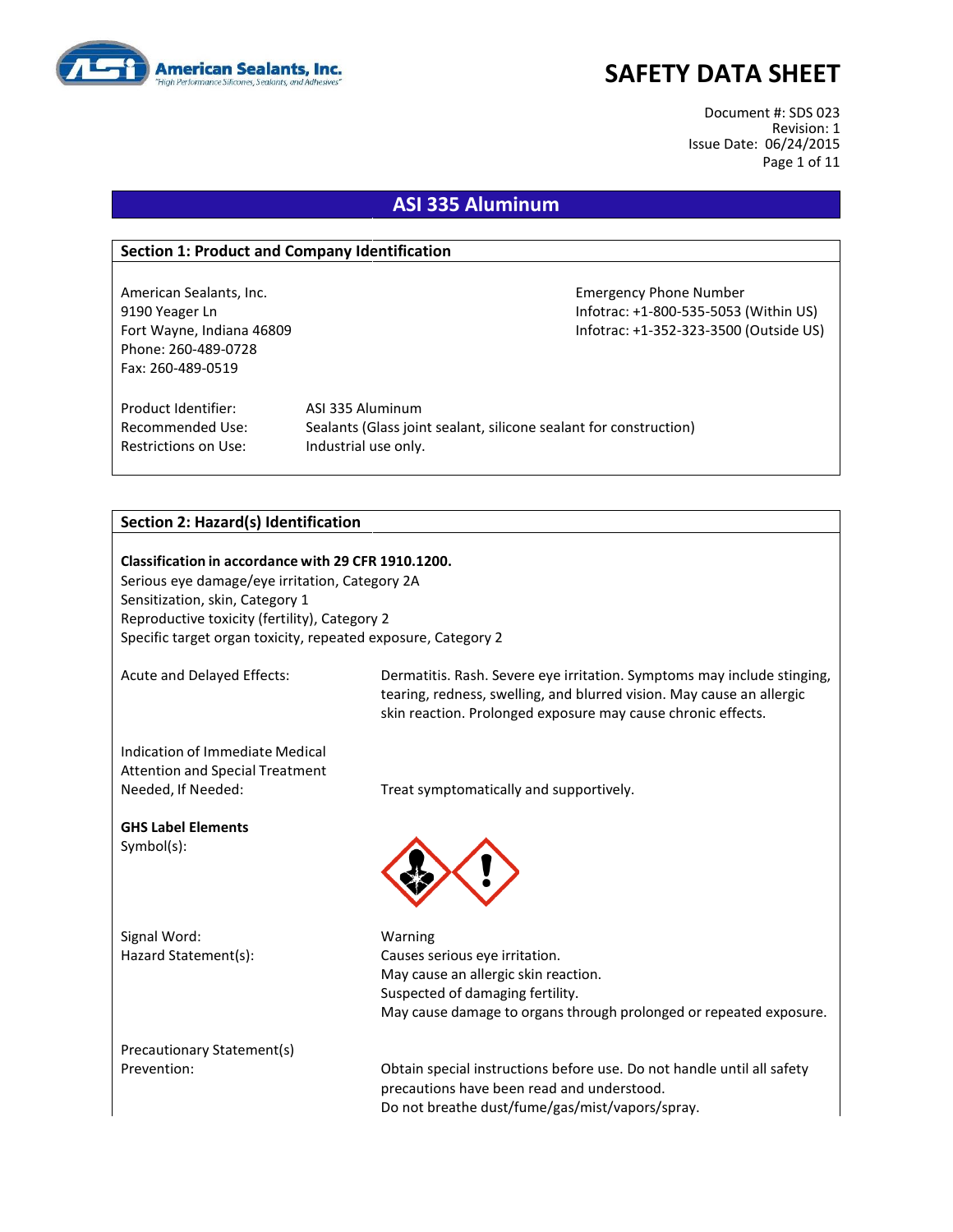

Product Identifier: ASI 335 Aluminum

Document #: SDS 023 Revision: 1

|           | Wear protective gloves/protective clothing/eye protection/face<br>protection. Wash thoroughly after handling.<br>Contaminated work clothing should not be allowed out of the<br>workplace.                                                                                                                                                                                                                                              |
|-----------|-----------------------------------------------------------------------------------------------------------------------------------------------------------------------------------------------------------------------------------------------------------------------------------------------------------------------------------------------------------------------------------------------------------------------------------------|
| Response: | IF ON SKIN: Wash with plenty of soap and water.<br>If skin irritation or rash occurs: Get medical advice/attention. Get<br>medical advice/attention if you feel unwell.<br>IF IN EYES: Rinse cautiously with water for several minutes. Remove<br>contact lenses, if present and easy to do. Continue rinsing.<br>If eye irritation persists: Get medical advice/attention.<br>Take off contaminated clothing and wash it before reuse. |
| Storage:  | Store locked up.                                                                                                                                                                                                                                                                                                                                                                                                                        |
| Disposal: | Dispose of contents/container in accordance with<br>local/regional/national/international regulations.                                                                                                                                                                                                                                                                                                                                  |

### **Section 3: Composition/Information on Ingredients**

| <b>CAS</b><br>Proprietary<br>Proprietary | Component<br>Methyloximesilane<br>Vinyloximesilane | Percent<br>$1 - < 3$<br>< 1 |
|------------------------------------------|----------------------------------------------------|-----------------------------|
| Proprietary                              | Alkoxysilane                                       | $\leq 1$                    |
| $96 - 29 - 7$                            | Methylethylketoxime (Impurity)                     | < 1                         |
| 556-67-2                                 | Octamethylcyclotetrasiloxane (Impurity)            | < 1                         |

| <b>Section 4: First-Aid Measures</b> |                                                                                                                           |
|--------------------------------------|---------------------------------------------------------------------------------------------------------------------------|
|                                      |                                                                                                                           |
| Inhalation:                          | IF INHALED: Remove to fresh air.                                                                                          |
|                                      | Get medical attention if symptoms occur.                                                                                  |
| Skin Contact:                        | IF ON SKIN: Wash off with plenty of soap and water.                                                                       |
|                                      | For minor skin contact, avoid spreading material on unaffected skin.                                                      |
|                                      | Get medical advice/attention if symptoms occur.                                                                           |
|                                      | Take off contaminated clothing and wash before use.                                                                       |
| Eye Contact:                         | IF IN EYES: Flush eyes with water as a precaution. Remove contact lenses, if present and<br>easy to do. Continue rinsing. |
|                                      | If eye irritation develops and persists: Get medical advice/attention.                                                    |
| Ingestion:                           | Rinse mouth thoroughly with water.<br>Get immediate medical attention if symptoms occur.                                  |
|                                      |                                                                                                                           |

| <b>Section 5: Fire-Fighting Measures</b> |                                                                                           |
|------------------------------------------|-------------------------------------------------------------------------------------------|
| Suitable Extinguishing Media:            | Use carbon dioxide, regular dry chemical powder, alcohol-resistant<br>foam, or water fog. |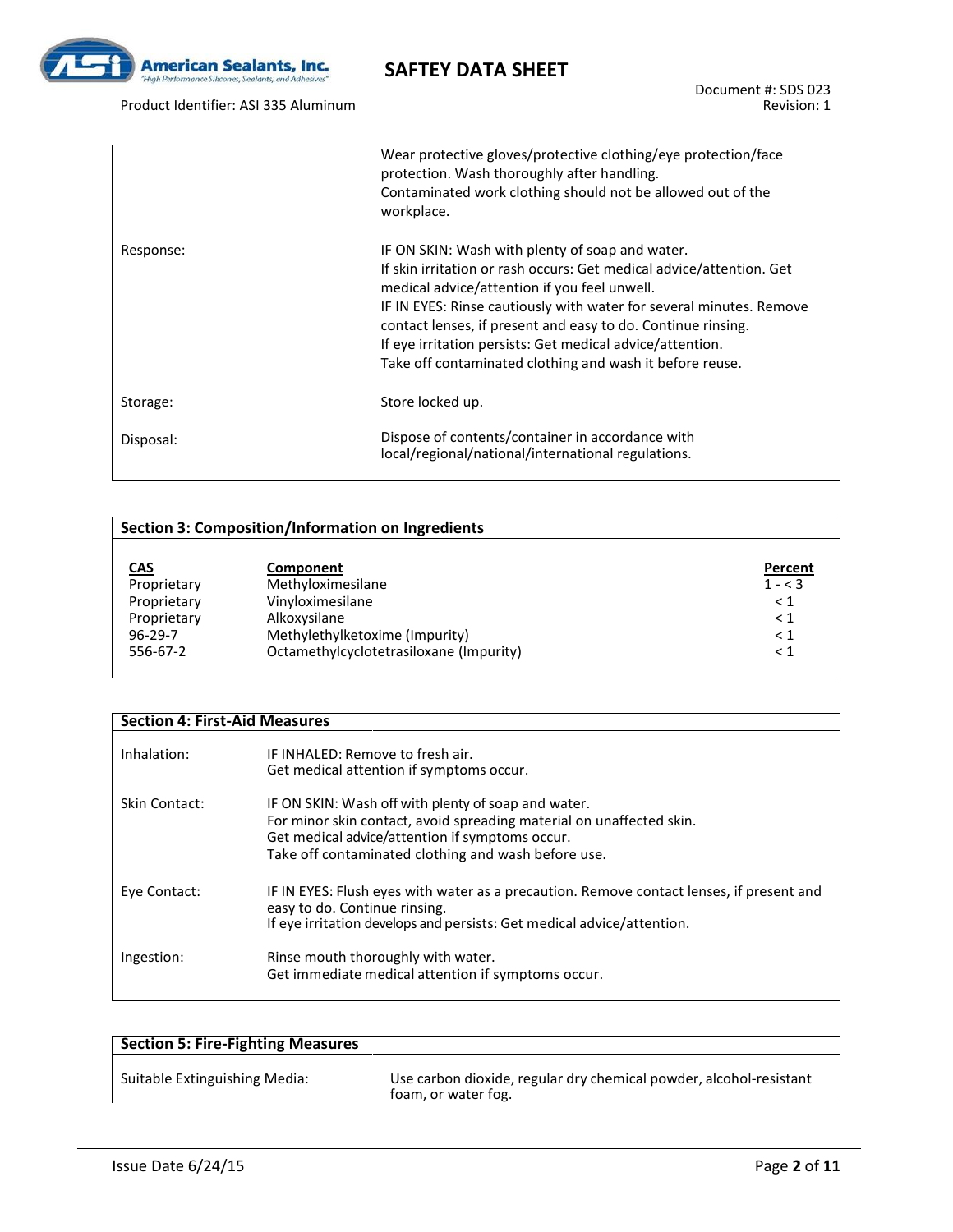

Product Identifier: ASI 335 Aluminum

#### Document #: SDS 023 Revision: 1

| Unsuitable Extinguishing Media:                                   | None known.                                                                                                                                                     |
|-------------------------------------------------------------------|-----------------------------------------------------------------------------------------------------------------------------------------------------------------|
| <b>Specific Hazards Arising from the Chemical</b>                 |                                                                                                                                                                 |
| Hazardous Decomposition Products:                                 | By heating and fire, harmful vapors/gases may be formed.<br>Nitrogen oxides. (corrosive)                                                                        |
| Special Protective Equipment and<br>Precautions for Firefighters: | Firefighters must use standard protective equipment including flame<br>retardant coat, helmet, gloves, rubber boots, and self-contained<br>breathing apparatus. |
| Specific extinguishing methods:                                   | Move containers from fire area if you can do so without risk.                                                                                                   |

**SAFTEY DATA SHEET**

|                                                           | <b>Section 6: Accidental Release Measures</b>                                                                                                                                                                                                                                                                                                                                                                                                                                                  |  |
|-----------------------------------------------------------|------------------------------------------------------------------------------------------------------------------------------------------------------------------------------------------------------------------------------------------------------------------------------------------------------------------------------------------------------------------------------------------------------------------------------------------------------------------------------------------------|--|
|                                                           |                                                                                                                                                                                                                                                                                                                                                                                                                                                                                                |  |
| Personal Precautions, Protective                          |                                                                                                                                                                                                                                                                                                                                                                                                                                                                                                |  |
| <b>Equipment and Emergency Procedures:</b>                | Keep unnecessary personnel away.<br>Do not touch or walk through spilled material.<br>Ensure adequate ventilation.<br>Wear appropriate personal protective equipment.                                                                                                                                                                                                                                                                                                                          |  |
| <b>Environment Precautions:</b>                           | Prevent further leakage or spillage if safe to do so. Local authorities<br>should be advised if significant spillages cannot be contained.                                                                                                                                                                                                                                                                                                                                                     |  |
| Methods and Materials for Containment<br>and Cleaning Up: | Eliminate sources of ignition.<br>Large Spills: Dike the spilled material, where this is possible. Cover<br>with plastic sheet to prevent spreading. Use a non-combustible<br>material like vermiculite, sand or earth to soak up the product and<br>place into a container for later disposal.<br>Small Spills: Wipe up with absorbent material (e.g. cloth, fleece).<br>Clean surface thoroughly to remove residual contamination.<br>Never return spills in original containers for re-use. |  |

| <b>Section 7: Handling and Storage</b> |                                                                                                                                                                                                                                                                           |
|----------------------------------------|---------------------------------------------------------------------------------------------------------------------------------------------------------------------------------------------------------------------------------------------------------------------------|
| <b>Precautions for Safe Handling</b>   |                                                                                                                                                                                                                                                                           |
| <b>Protective Measures:</b>            | Provide adequate ventilation. Use care in handling/storage. Obtain<br>special instructions before use. Do not handle until all safety<br>precautions have been read and understood.<br>Do not breathe mist or vapor.<br>Avoid contact with eyes. Avoid contact with skin. |
| Advice on General Occupational         |                                                                                                                                                                                                                                                                           |
| Hygiene:                               | Do not eat, drink, or smoke when using this product.<br>Wash thoroughly after handling.<br>Wash contaminate clothing before reuse.                                                                                                                                        |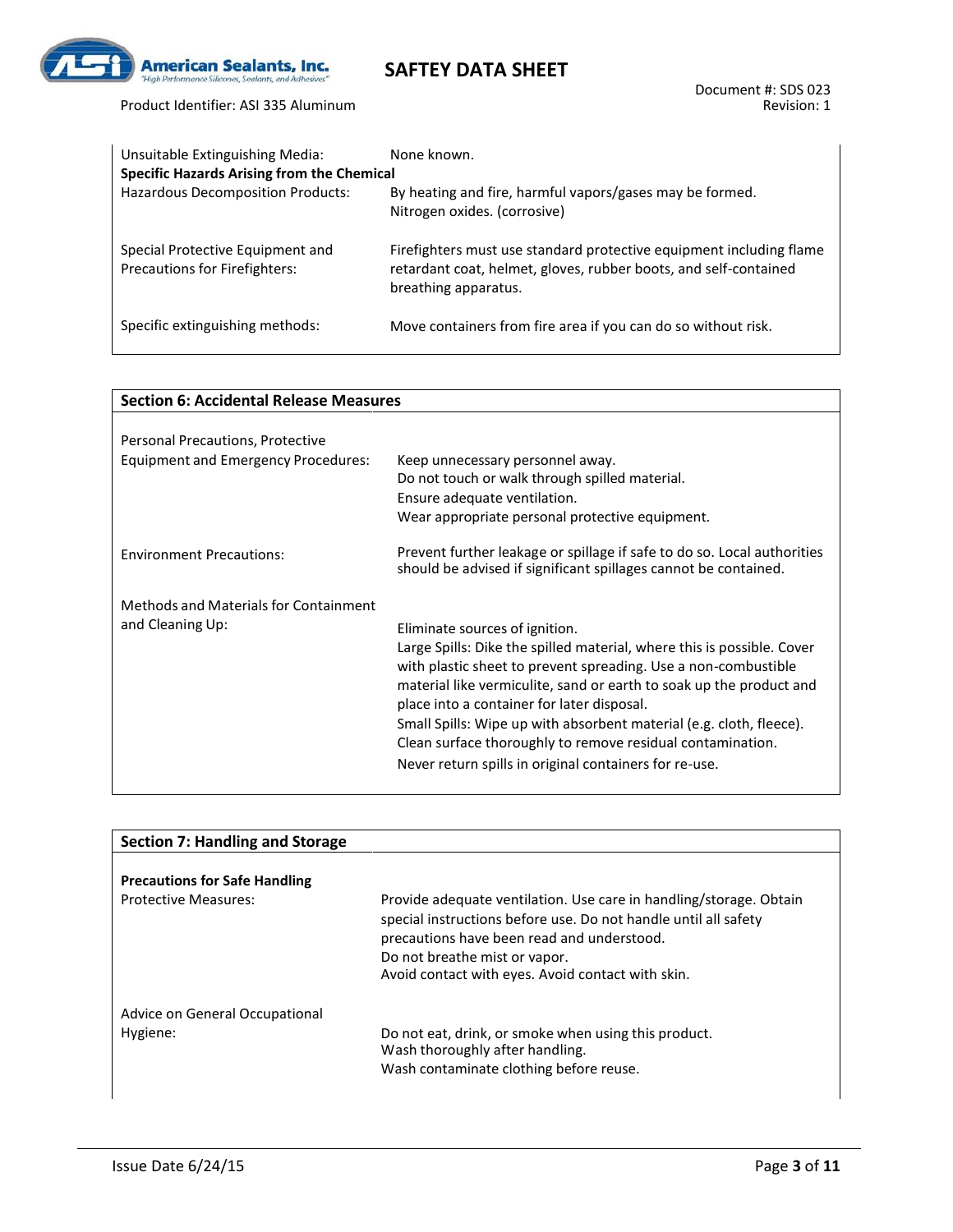

| Conditions for Safe Storage, including<br>any Incompatibilities: | Store locked up. Keep in original container and tightly closed.<br>Keep out of the reach of children.<br>Store in a cool, dry place out of direct sunlight. |
|------------------------------------------------------------------|-------------------------------------------------------------------------------------------------------------------------------------------------------------|
| Incompatibilities:                                               | Strong oxidizing agents, water, moisture                                                                                                                    |

#### **Section 8: Exposure Controls/Personal Protection**

### **Component Exposure Limits**

| COMPONENT EXPOSURE LIMINS                                     |                     |                          |                                                                                                                                                                                        |  |  |
|---------------------------------------------------------------|---------------------|--------------------------|----------------------------------------------------------------------------------------------------------------------------------------------------------------------------------------|--|--|
| <b>CAS</b>                                                    | Component           |                          | <b>Exposure Limits</b>                                                                                                                                                                 |  |  |
|                                                               | Methylethylketoxime |                          | WEEL: 36 mg/m3 TWA                                                                                                                                                                     |  |  |
| $96-29-7$                                                     |                     |                          | 10 ppm                                                                                                                                                                                 |  |  |
|                                                               | (Impurity)          |                          | Vendor: 10 ppm STEL; 3 ppm TWA                                                                                                                                                         |  |  |
| Appropriate Engineering Controls:                             |                     | Provide eyewash station. | Provide adequate general and local exhaust ventilation.<br>Pay attention to ventilation such as local exhaust, mechanical and/or<br>door open for at least 24 hours after application. |  |  |
| <b>Individual Protection Measures</b><br>Eye/Face Protection: |                     |                          | Wear tightly sealed safety glasses according to EN 166.                                                                                                                                |  |  |
|                                                               |                     |                          | Provide an emergency eye wash fountain and quick drench shower in<br>the immediate work area.                                                                                          |  |  |
| Skin Protection:                                              |                     |                          | Skin should be washed after contact.                                                                                                                                                   |  |  |
| Hand Protection:                                              |                     | workday.                 | Wear protective gloves. Wash hands before breaks and at the end of                                                                                                                     |  |  |
| <b>Respiratory Protection:</b>                                |                     |                          | If airborne concentrations are above the applicable exposure limits,<br>use NIOSH approved respiratory protection.                                                                     |  |  |
|                                                               |                     |                          |                                                                                                                                                                                        |  |  |

|                                  | <b>Section 9: Physical and Chemical Properties</b> |                             |                         |
|----------------------------------|----------------------------------------------------|-----------------------------|-------------------------|
|                                  |                                                    |                             |                         |
| <b>Physical State:</b>           | Liguid                                             | Appearance:                 | Paste                   |
| Color:                           | Aluminum color                                     | <b>Physical Form:</b> Paste |                         |
| Odor:                            | Oxime odor                                         | <b>Odor Threshold:</b>      | Not available           |
| pH:                              | Not applicable                                     | <b>Melting Point:</b>       | Not applicable          |
| <b>Boiling Point:</b>            | Not applicable                                     | <b>Decomposition:</b>       | Not available           |
| <b>Flash Point:</b>              | 204.8 °F (96 °C)                                   | <b>Evaporation Rate:</b>    | $<$ 1 (Butyl Acetate=1) |
|                                  | Closed cup                                         |                             |                         |
| <b>OSHA Flammability Class:</b>  | Not classified as a                                | <b>Vapor Pressure:</b>      | Negligible (25 °C)      |
|                                  | flammability hazard                                |                             |                         |
| Vapor Density (air = $1$ ):      | $> 1$ (air=1)                                      | Density:                    | 1.03 (25 °C)            |
| Specific Gravity (water $= 1$ ): | Not available                                      | <b>Water Solubility:</b>    | Not soluble             |
| Log KOW:                         | Not available                                      | Coeff. Water/Oil Dist:      | Not available           |
| KOC:                             | Not available                                      | <b>Auto Ignition:</b>       | Not available           |
| Viscosity:                       | Not applicable                                     | VOC:                        | $1 - 3%$                |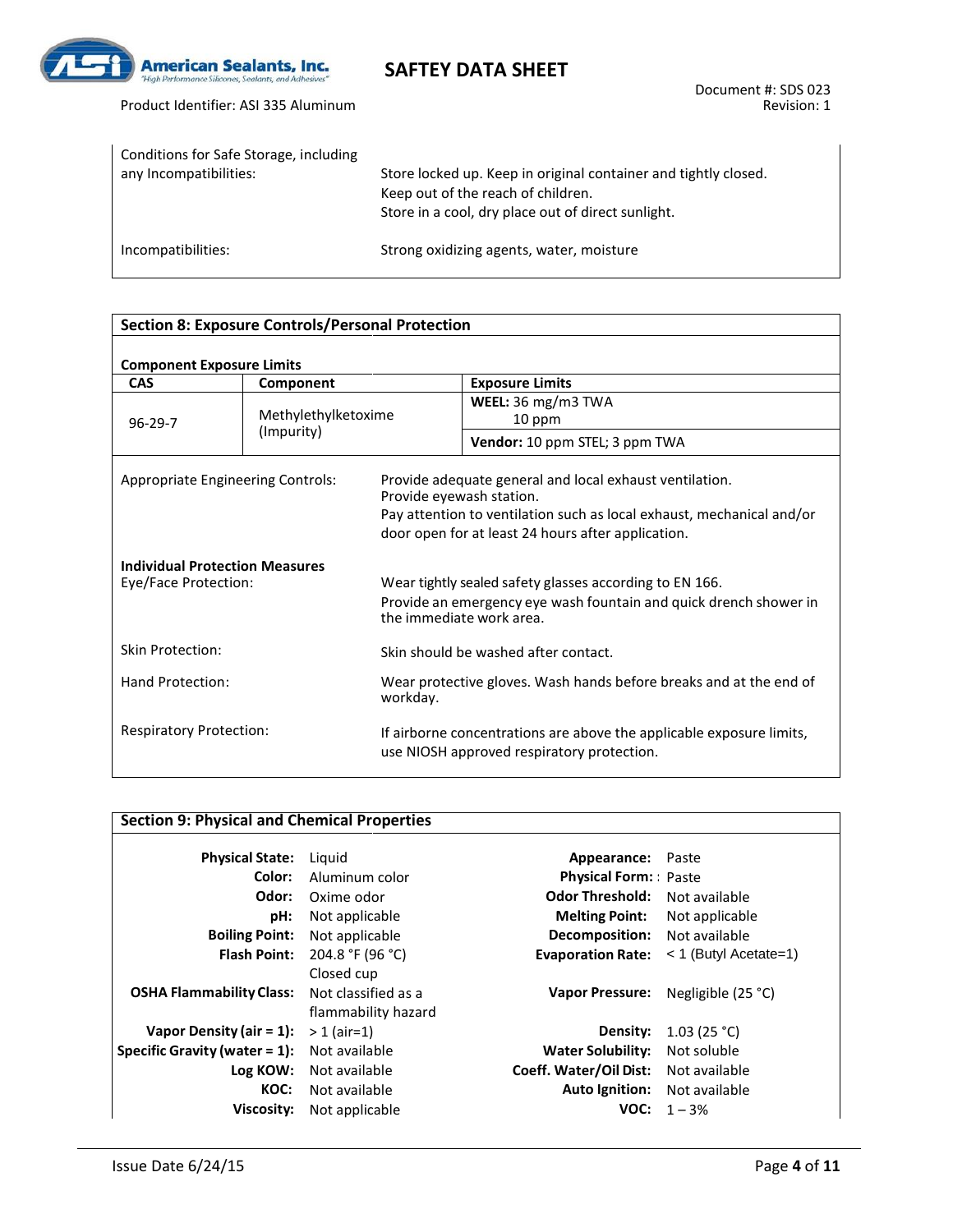

Product Identifier: ASI 335 Aluminum

| <b>Volatility:</b><br>Not available         | Molecular Formula: Not applicable                                                                                                                                                                                                                              |
|---------------------------------------------|----------------------------------------------------------------------------------------------------------------------------------------------------------------------------------------------------------------------------------------------------------------|
| <b>Section 10: Stability and Reactivity</b> |                                                                                                                                                                                                                                                                |
| Reactivity:                                 | Not classified as a reactivity hazard.                                                                                                                                                                                                                         |
| <b>Chemical Stability:</b>                  | Stable at normal temperatures and pressure.                                                                                                                                                                                                                    |
| Possibility of Hazardous Reactions:         | Hazardous polymerization does not occur.                                                                                                                                                                                                                       |
| Conditions to Avoid:                        | None known.                                                                                                                                                                                                                                                    |
| Incompatible Materials:                     | Strong oxidizing materials, water, moisture                                                                                                                                                                                                                    |
| Hazardous Decomposition Products:           | This product reacts with water, moisture or humid air to evolve<br>following compounds: Methylethylketoxime. Refer to section 8:<br>exposure controls/personal protection and section 11: toxicological<br>information.                                        |
|                                             | Thermal breakdown of this product during fire or very high heat<br>condition may evolve the following hazardous decomposition product:<br>Carbon oxides and traces of incompletely burned carbon compounds.<br>Silicon dioxide. Nitrogen oxides. Formaldehyde. |

| <b>Acute Toxicity</b>                                             | <b>Section 11: Toxicological Information</b><br><b>Component Analysis - LD50/LC50</b> |                                                                                                                                                        |                |                                   |                 |
|-------------------------------------------------------------------|---------------------------------------------------------------------------------------|--------------------------------------------------------------------------------------------------------------------------------------------------------|----------------|-----------------------------------|-----------------|
| <b>CAS</b>                                                        | Component                                                                             | Result                                                                                                                                                 | <b>Species</b> | <b>Dose</b>                       | <b>Exposure</b> |
|                                                                   |                                                                                       | LD50 Oral                                                                                                                                              | Rat            | 2995 mg/kg<br>2400 mg/kg          | N/A             |
| Proprietary                                                       | Alkoxysilane                                                                          | LC50 Inhalation                                                                                                                                        | Rat            | 1.49-2.44 mg/L                    | 4 hr            |
|                                                                   |                                                                                       | LD50 Dermal                                                                                                                                            | Rabbit         | >2000 mg/kg<br>$16 \text{ ml/kg}$ | N/A             |
|                                                                   | Methylethylketoxime                                                                   | LD50 Oral                                                                                                                                              | Rat            | 930 mg/kg                         | N/A             |
| 96-297                                                            | (Impurity)                                                                            | LD50 Dermal                                                                                                                                            | Rabbit         | 200 µl/kg                         | N/A             |
| Inhalation:<br>Ingestion:<br><b>Skin Contact:</b><br>Eye Contact: | <b>Information on Likely Routes of Exposure</b>                                       | No significant effects are expected.<br>No significant effects are expected.<br>May cause an allergic skin reaction.<br>Causes serious eye irritation. |                |                                   |                 |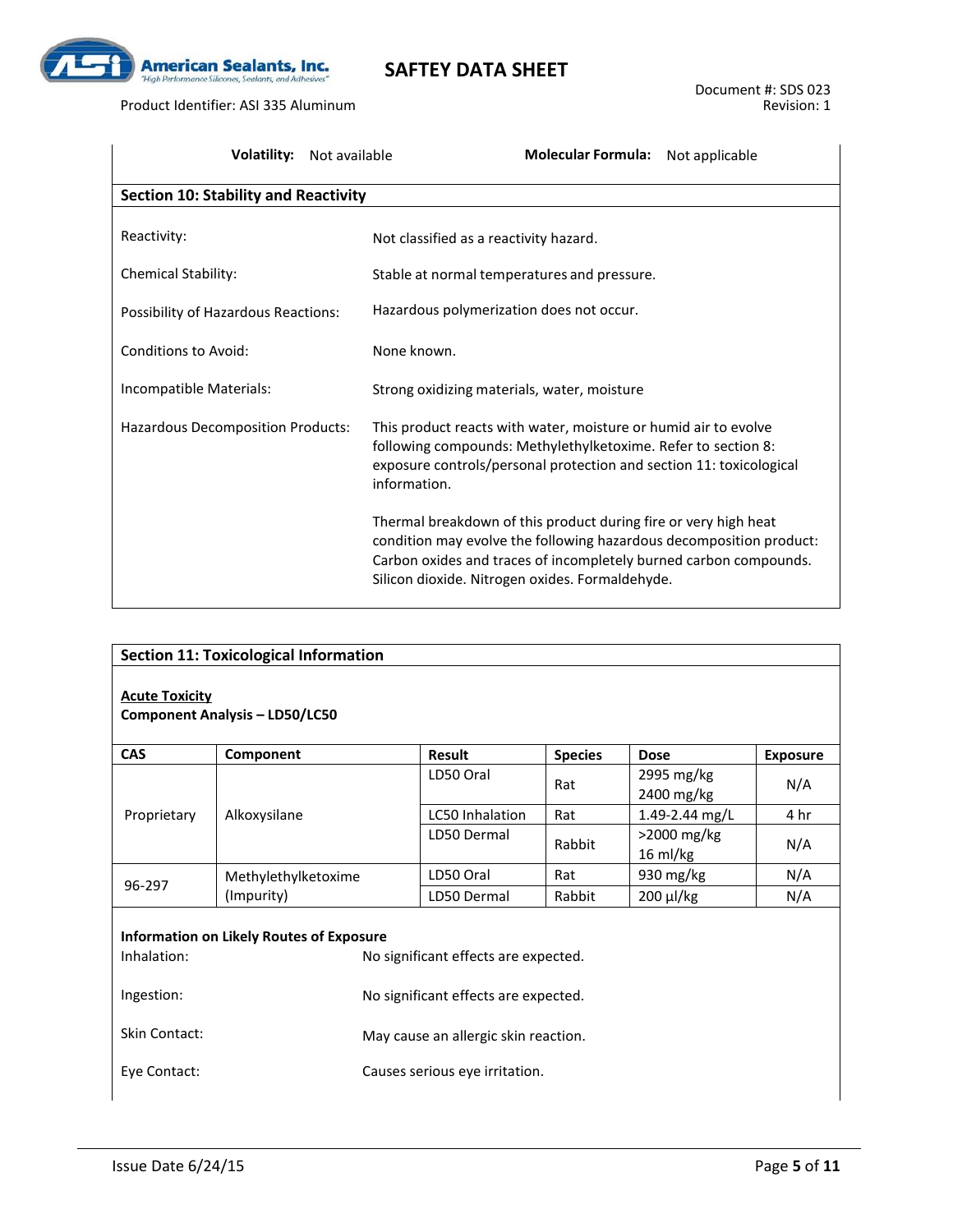

Product Identifier: ASI 335 Aluminum

| Immediate and Delayed Effects:                         | Dermatitis. Rash. Severe eye irritation. Symptoms may include stinging,<br>tearing, redness, swelling, and blurred vision. May cause an allergic skin<br>reaction. Prolonged exposure may cause chronic effects.                                                                                                                                                                                                                                                                                                                                                                                                                                                                                                                                                                                                                                                                                                                             |
|--------------------------------------------------------|----------------------------------------------------------------------------------------------------------------------------------------------------------------------------------------------------------------------------------------------------------------------------------------------------------------------------------------------------------------------------------------------------------------------------------------------------------------------------------------------------------------------------------------------------------------------------------------------------------------------------------------------------------------------------------------------------------------------------------------------------------------------------------------------------------------------------------------------------------------------------------------------------------------------------------------------|
| Medical Conditions Aggravated by<br>Exposure:          | No information is available.                                                                                                                                                                                                                                                                                                                                                                                                                                                                                                                                                                                                                                                                                                                                                                                                                                                                                                                 |
| Irritation/Corrosivity Data:                           | SKIN-RABBIT : Moderately irritating [Alkoxysilane]<br>SKIN-RABBIT: 500mg/24 r MILD [Octamethylcyclotetrasiloxane]                                                                                                                                                                                                                                                                                                                                                                                                                                                                                                                                                                                                                                                                                                                                                                                                                            |
|                                                        | Causes serious eye damage. [Vinyloximesilane] [Methylethylketoxime]<br>EYE-RABBIT: 15mg SEVERE [Alkoxysilane ]<br>Causes serious eye irritation. [Methyloximesilane]                                                                                                                                                                                                                                                                                                                                                                                                                                                                                                                                                                                                                                                                                                                                                                         |
|                                                        | EYE-RABBIT : MILD [Octamethylcyclotetrasiloxane]                                                                                                                                                                                                                                                                                                                                                                                                                                                                                                                                                                                                                                                                                                                                                                                                                                                                                             |
| Respiratory Sensitization:                             | Not available.                                                                                                                                                                                                                                                                                                                                                                                                                                                                                                                                                                                                                                                                                                                                                                                                                                                                                                                               |
| <b>Dermal Sensitization:</b>                           | May cause an allergic skin reaction. [Methyloximesilane]<br>[Vinyloximesilane]<br>[Methylethylketoxime]                                                                                                                                                                                                                                                                                                                                                                                                                                                                                                                                                                                                                                                                                                                                                                                                                                      |
|                                                        | Positive (Guinea pig) [Alkoxysilane]                                                                                                                                                                                                                                                                                                                                                                                                                                                                                                                                                                                                                                                                                                                                                                                                                                                                                                         |
|                                                        | No evidence of sensitization [Octamethylcyclotetrasiloxane]                                                                                                                                                                                                                                                                                                                                                                                                                                                                                                                                                                                                                                                                                                                                                                                                                                                                                  |
| Germ Cell Mutagenicity:                                | Negative(Ames test, Chromosome analysis, Micronucleus test)<br>[Alkoxysilane]                                                                                                                                                                                                                                                                                                                                                                                                                                                                                                                                                                                                                                                                                                                                                                                                                                                                |
|                                                        | Negative(Bacteria) [Octamethylcyclotetrasiloxane]                                                                                                                                                                                                                                                                                                                                                                                                                                                                                                                                                                                                                                                                                                                                                                                                                                                                                            |
| Carcinogenicity:                                       | Suspected of causing cancer. [Methylethylketoxime]                                                                                                                                                                                                                                                                                                                                                                                                                                                                                                                                                                                                                                                                                                                                                                                                                                                                                           |
| <b>Component Carcinogenicity</b>                       |                                                                                                                                                                                                                                                                                                                                                                                                                                                                                                                                                                                                                                                                                                                                                                                                                                                                                                                                              |
|                                                        | OSHA Specifically Regulated Substances (29 CFR 1910.1001-1050): Not listed.                                                                                                                                                                                                                                                                                                                                                                                                                                                                                                                                                                                                                                                                                                                                                                                                                                                                  |
| Reproductive Toxicity:                                 | Octamethylcyclotetrasiloxane administered to rats by whole body<br>inhalation at concentrations of 500 and 700 ppm for 70 days prior to<br>mating, through mating, gestation and lactation resulted in decreases in<br>live litter size. Additionally, increases in the incidence of deliveries of<br>offspring extending over an unusually long time period (dystocia) were<br>observed at these concentrations. Statistically significant alterations in<br>these parameters were not observed in the lower concentrations<br>evaluated (300 and 70 ppm). In a previous range-finding study, rats<br>exposed to vapor concentrations of 700 ppm had decreases in the<br>number of implantation sites and live litter size. The significance of these<br>findings to humans is not known. [Octamethylcyclotetrasiloxane]<br>Developmental toxicity: NOAEL 500mg/kg/day (Rat), Maternal toxicity:<br>NOAEL 500mg/kg/day (Rat) [Alkoxysilane] |
| Specific Target Organ Toxicity -<br>Single Exposure:   | Not available.                                                                                                                                                                                                                                                                                                                                                                                                                                                                                                                                                                                                                                                                                                                                                                                                                                                                                                                               |
| Specific Target Organ Toxicity -<br>Repeated Exposure: | May cause damage to the following organs through prolonged or<br>repeated exposure:                                                                                                                                                                                                                                                                                                                                                                                                                                                                                                                                                                                                                                                                                                                                                                                                                                                          |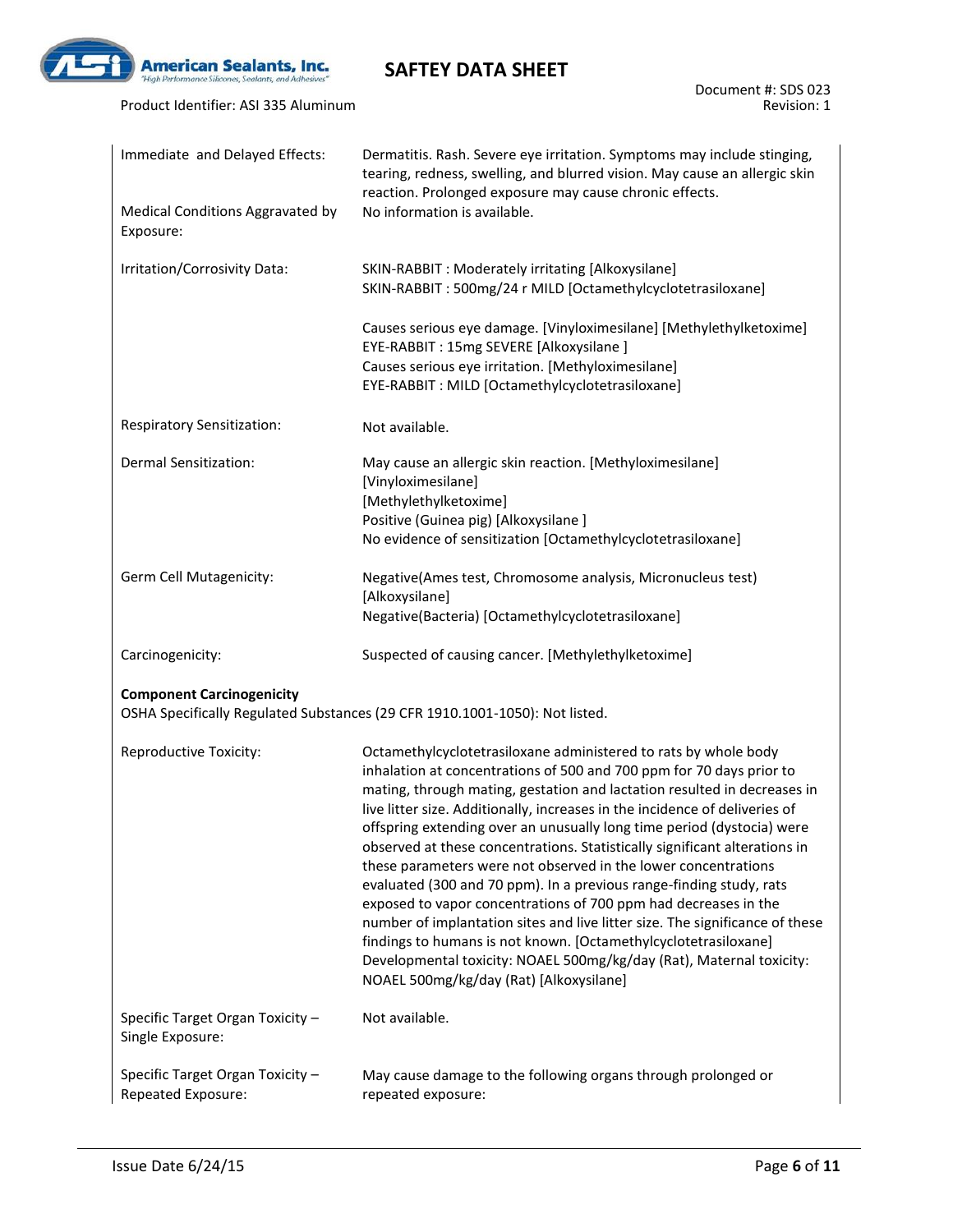

Product Identifier: ASI 335 Aluminum

Document #: SDS 023 Revision: 1

|                           |                                                                                                                                                                                                                                                                                                                                                                                                                                                                                                                                                                                                                                                                                                                                                                                                                                                                                                                                                                                                                                                                                                                                                                                                                                                                                                                                                                                         | Cardiovascular / Hematological: hematopoiesis. [Vinyloximesilane]<br>Cardiovascular / Hematological: hematopoiesis. [Methyloximesilane]                                                                                                                                                        |  |  |  |  |
|---------------------------|-----------------------------------------------------------------------------------------------------------------------------------------------------------------------------------------------------------------------------------------------------------------------------------------------------------------------------------------------------------------------------------------------------------------------------------------------------------------------------------------------------------------------------------------------------------------------------------------------------------------------------------------------------------------------------------------------------------------------------------------------------------------------------------------------------------------------------------------------------------------------------------------------------------------------------------------------------------------------------------------------------------------------------------------------------------------------------------------------------------------------------------------------------------------------------------------------------------------------------------------------------------------------------------------------------------------------------------------------------------------------------------------|------------------------------------------------------------------------------------------------------------------------------------------------------------------------------------------------------------------------------------------------------------------------------------------------|--|--|--|--|
|                           | Repeated inhalation or oral exposure of mice and rats to<br>octamethylcyclotetrasiloxane produced an increase in liver size. No gross<br>histopathological or significant clinical chemistry effects were observed.<br>An increase in liver metabolizing enzymes, as well as a transient increase<br>in the number of normal cells (hyperplasia) followed by an increase in cell<br>size (hypertrophy) were determined to be the underlying causes of the<br>liver enlargement. The biochemical mechanisms producing these effects<br>are highly sensitive in rodents, while similar mechanisms in humans are<br>insensitive. A two year combined chronic and carcinogenicity assay was<br>conducted on octamethylcyclotetrasiloxane. Rats were exposed by<br>whole-body vapor inhalation 6hrs/day, 5days/week for up to 104 weeks to<br>0, 10, 30, 150 or 700ppm of octamethylcyclotetrasiloxane. The increase in<br>incidence of (uterine) endometrial cell hyperplasia and uterine adenomas<br>(benign tumors) were observed in female rats at 700ppm. Since these<br>effects only occurred at 700ppm, a level that greatly exceeds typical<br>workplace or consumer exposure, it is unlikely that industrial, commercial<br>or consumer uses of products containing octamethylcyclotetrasiloxane<br>would result in a significant risk to humans.<br>[Octamethylcyclotetrasiloxane] |                                                                                                                                                                                                                                                                                                |  |  |  |  |
| <b>Aspiration Hazard:</b> |                                                                                                                                                                                                                                                                                                                                                                                                                                                                                                                                                                                                                                                                                                                                                                                                                                                                                                                                                                                                                                                                                                                                                                                                                                                                                                                                                                                         | Not classified based on available information.                                                                                                                                                                                                                                                 |  |  |  |  |
| Further Information:      | to<br>MEKO below:                                                                                                                                                                                                                                                                                                                                                                                                                                                                                                                                                                                                                                                                                                                                                                                                                                                                                                                                                                                                                                                                                                                                                                                                                                                                                                                                                                       | Methyl Ethyl Ketoxime (MEKO). Material will generate MEKO on exposure<br>to humid air gradually. Male rodents exposed to MEKO vapor at high<br>concentration throughout their lifetime developed liver cancer. But<br>relevance to humans is uncertain now. Please read the detail information |  |  |  |  |
|                           | Skin Irritation:                                                                                                                                                                                                                                                                                                                                                                                                                                                                                                                                                                                                                                                                                                                                                                                                                                                                                                                                                                                                                                                                                                                                                                                                                                                                                                                                                                        | Causes mild irritation. Can be absorbed<br>through the skin.                                                                                                                                                                                                                                   |  |  |  |  |
|                           | Eyes Irritation:                                                                                                                                                                                                                                                                                                                                                                                                                                                                                                                                                                                                                                                                                                                                                                                                                                                                                                                                                                                                                                                                                                                                                                                                                                                                                                                                                                        | Causes severe irritation.                                                                                                                                                                                                                                                                      |  |  |  |  |
|                           | <b>Acute Oral Toxicity:</b>                                                                                                                                                                                                                                                                                                                                                                                                                                                                                                                                                                                                                                                                                                                                                                                                                                                                                                                                                                                                                                                                                                                                                                                                                                                                                                                                                             | LD50(rat) = > 900mg/kg                                                                                                                                                                                                                                                                         |  |  |  |  |
|                           | <b>Acute Dermal Toxicity:</b>                                                                                                                                                                                                                                                                                                                                                                                                                                                                                                                                                                                                                                                                                                                                                                                                                                                                                                                                                                                                                                                                                                                                                                                                                                                                                                                                                           | LD50(rabbit) = $>1000$ mg/kg                                                                                                                                                                                                                                                                   |  |  |  |  |
|                           | <b>Acute Inhalation Toxicity:</b>                                                                                                                                                                                                                                                                                                                                                                                                                                                                                                                                                                                                                                                                                                                                                                                                                                                                                                                                                                                                                                                                                                                                                                                                                                                                                                                                                       | LC50(rat) > 4.83mg/l/4Hr                                                                                                                                                                                                                                                                       |  |  |  |  |
|                           | <b>Inhalation Toxicity:</b>                                                                                                                                                                                                                                                                                                                                                                                                                                                                                                                                                                                                                                                                                                                                                                                                                                                                                                                                                                                                                                                                                                                                                                                                                                                                                                                                                             | Shows narcotic action at high concentration.<br>May produce blood effects                                                                                                                                                                                                                      |  |  |  |  |
|                           | Skin Sensitization:                                                                                                                                                                                                                                                                                                                                                                                                                                                                                                                                                                                                                                                                                                                                                                                                                                                                                                                                                                                                                                                                                                                                                                                                                                                                                                                                                                     | Positive(guinea pig)                                                                                                                                                                                                                                                                           |  |  |  |  |
|                           | Neurotoxicity:                                                                                                                                                                                                                                                                                                                                                                                                                                                                                                                                                                                                                                                                                                                                                                                                                                                                                                                                                                                                                                                                                                                                                                                                                                                                                                                                                                          | High dose can produce transient and<br>reversible change in neurobehavioral<br>function.                                                                                                                                                                                                       |  |  |  |  |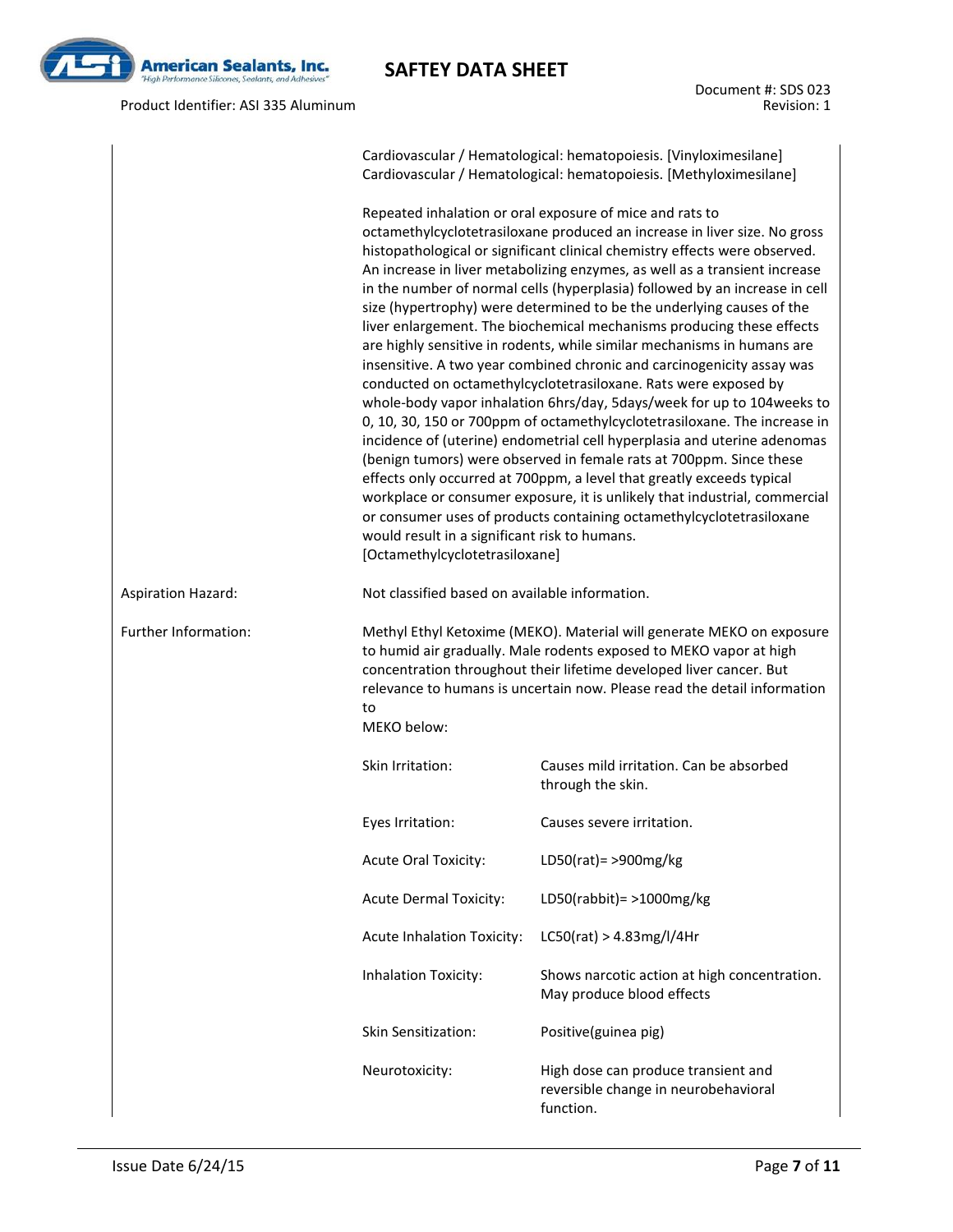

Product Identifier: ASI 335 Aluminum

| Carcinogenicity:                                     | Liver carcinomas were observed in a lifetime<br>inhalation study (ca.2 years) in which mice<br>and rats were exposed.                                                                                                                                                                                          |
|------------------------------------------------------|----------------------------------------------------------------------------------------------------------------------------------------------------------------------------------------------------------------------------------------------------------------------------------------------------------------|
| Other Chronic Study:                                 | Degenerative effects on the olfactory<br>epithelium of nasal passages occurred in a<br>concentration related manner in males and<br>females of mice and rats at MFKO<br>concentration of 15, 75 and 375ppm. The<br>significant change in hematological<br>parameters were observed at 404ppm<br>concentration. |
| Workplace<br><b>Environmental Exposure</b><br>Level: | Vendor guide: 3ppm(TWA), 10ppm(STEL)<br>AIHA WEEL: 10ppm(TWA)                                                                                                                                                                                                                                                  |

#### **Section 12: Ecological Information**

#### **Ecotoxicity**

Toxic to aquatic life. Toxic to aquatic life with long lasting effects. [Alkoxysilane] May cause long lasting harmful effects to aquatic life. [Octamethylcyclotetrasiloxane]

| <b>CAS</b>    | Component                         |             | Result                        | <b>Species</b>                                | <b>Dose</b>  | <b>Exposure</b> |  |
|---------------|-----------------------------------|-------------|-------------------------------|-----------------------------------------------|--------------|-----------------|--|
|               |                                   | Fish        | LC50                          | <b>Bluegill (Lepomis</b><br>macrochirus)      | $>100$ mg/L  | 96 hr           |  |
|               |                                   |             | LC50                          | Fathead minnow<br>(Pimephales<br>promelas)    | $>100$ mg/L  | 96 hr           |  |
|               | Alkoxysilane                      |             | LC50                          | Rainbow trout<br>(Oncorhynchus<br>mykiss)     | $>100$ mg/L  | 96 hr           |  |
| Proprietary   | Invertebrates                     | <b>EC50</b> | Water flea<br>(Daphnia magna) | 90 mg/L                                       | 48 hr        |                 |  |
|               |                                   |             | EbC50                         | Green algae<br>(Selenastrum<br>capricornutum) | 5.5 $mg/L$   | 72 hr           |  |
|               |                                   | Algae       | ErC50                         | Green algae<br>(Selenastrum<br>capricornutum) | 8.8 mg/L     | 72 hr           |  |
| $96 - 29 - 7$ | Methylethylketoxime<br>(Impurity) | Fish        | <b>LC50</b>                   | Fathead minnow<br>(Pimephales<br>promelas)    | 777-914 mg/L | 96 hr           |  |

### **Component Analysis – Aquatic Toxicity**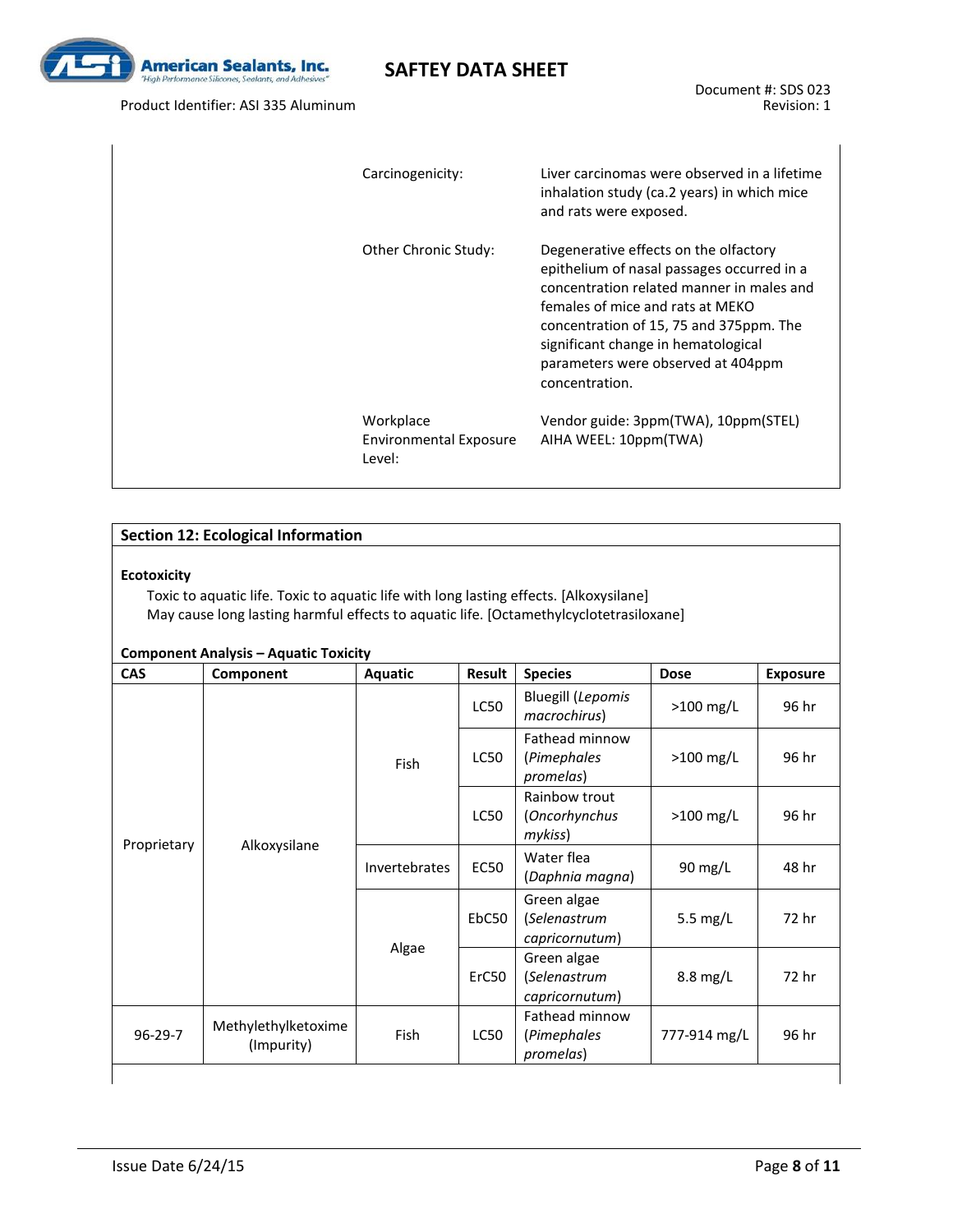

| Persistence and Degradability:             | Causes easily hydrolysis in water or atmosphere. [Alkoxysilane]                                                                       |
|--------------------------------------------|---------------------------------------------------------------------------------------------------------------------------------------|
| Bioaccumulative Potential:                 | Bio concentration Factor(BCF) / (Fathead minnows) : 12400<br>[Octamethylcyclotetrasiloxane]                                           |
| Biodegration:                              | No information available for the product.                                                                                             |
| <b>Section 13: Disposal Considerations</b> |                                                                                                                                       |
| Disposal Methods:                          | Dispose in accordance with all applicable federal, state/regional and<br>local laws and regulations.                                  |
| Disposal of Contaminated Packaging:        | Dispose of unused product properly. Empty containers should be taken<br>to an approved waste handling site for recycling or disposal. |
| Component Waste Numbers:                   | The U.S. EPA has not published waste numbers for this product's<br>components.                                                        |

| Not regulated as a dangerous good.                      |
|---------------------------------------------------------|
| Not regulated as a dangerous good.                      |
|                                                         |
| This product is not intended to be transported in bulk. |
|                                                         |
|                                                         |
| Not regulated as a dangerous good.                      |
|                                                         |

#### **Section 15: Regulatory Information**

#### **US Federal Regulations**

 This product is a "Hazardous Chemical" as defined by the OSHA Hazard Communication Standard, 29 CFR 1910.1200.

OSHA Specifically Regulated Substances (29 CFR 1910.1001-1050): Not listed

| SARA 302 Extremely Hazardous                  |                                                              |  |
|-----------------------------------------------|--------------------------------------------------------------|--|
| Substances:                                   | None contained in product.                                   |  |
| SARA 304:                                     | Not applicable.                                              |  |
| SARA 311/312:                                 | None known.                                                  |  |
| <b>SARA 313:</b>                              | None known.                                                  |  |
| TSCA:                                         | All components of this product are listed on TSCA Inventory. |  |
| <b>US State Regulations</b>                   |                                                              |  |
| Massachusetts Right-to-Know - Substance List: | Not regulated                                                |  |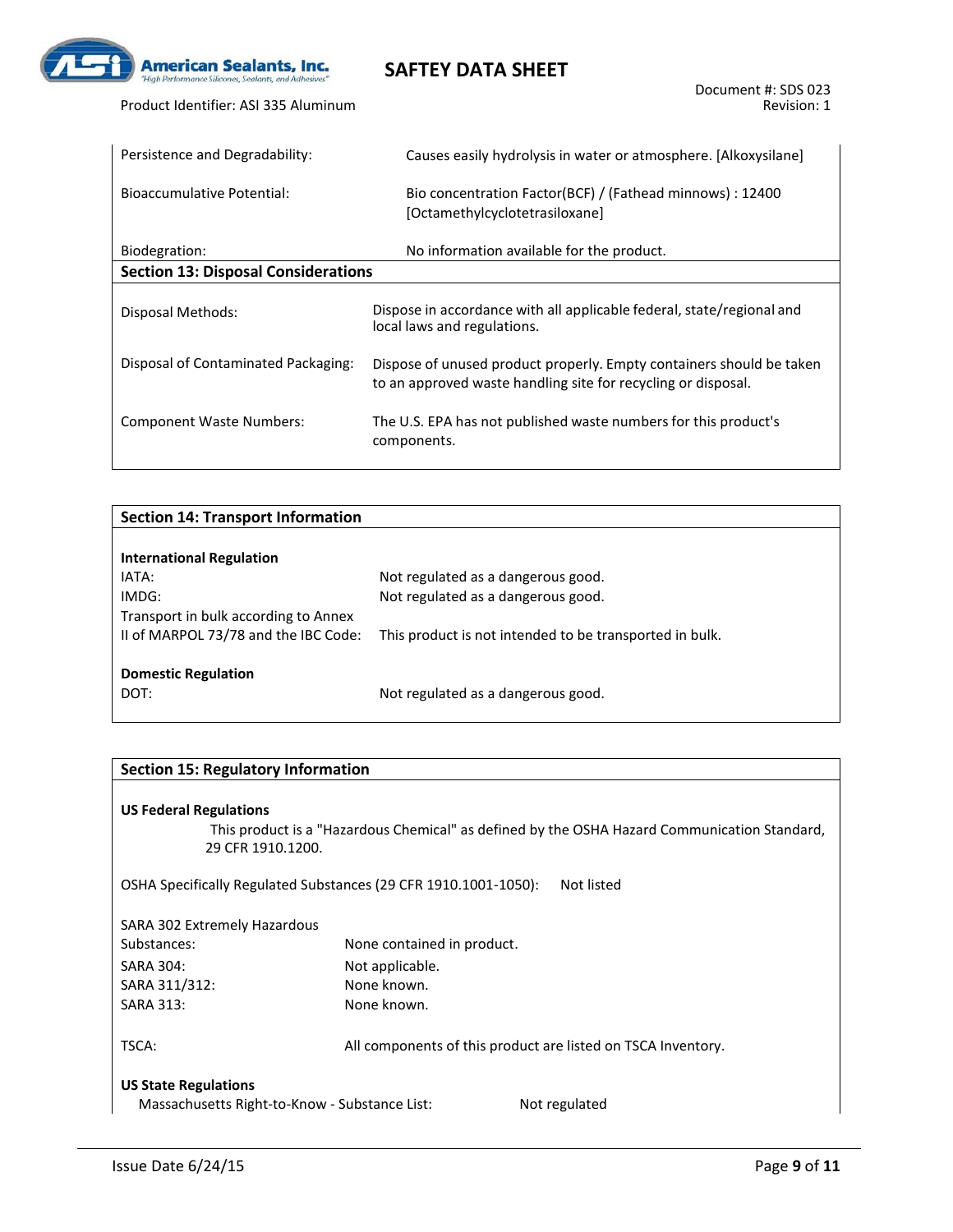

Product Identifier: ASI 335 Aluminum

| New Jersey Worker and Community Right-to-Know Act:   | Not listed    |
|------------------------------------------------------|---------------|
| Pennsylvania Worker and Community Right-to-Know Law: | Not listed    |
| Rhode Island Right-to-Know:                          | Not regulated |

California Proposition 65: This product does not contain any chemicals known by the State of California to cause cancer or reproductive harm.

#### **Component Analysis – International Inventories**

| Component                                  | CAS           | บร  | CА  | EU            | ΑU  | PН  | ID  | КR  | <b>CN</b> | <b>NZ</b> |
|--------------------------------------------|---------------|-----|-----|---------------|-----|-----|-----|-----|-----------|-----------|
| Methylethylketoxime<br>(Impurity)          | $96 - 29 - 7$ | Yes | dsl | <b>EINECS</b> | Yes | Yes | Yes | Yes | Yes       | Yes       |
| Octamethylcyclotetrasiloxane<br>(Impurity) | 556-67-2      | Yes | dsl | <b>EINECS</b> | Yes | Yes | Yes | Yes | Yes       | Yes       |

| <b>Section 16: Other Information</b>           |                                                                                                         |
|------------------------------------------------|---------------------------------------------------------------------------------------------------------|
|                                                |                                                                                                         |
| <b>Issue Date:</b>                             | 6/24/15                                                                                                 |
| Revision:                                      | 1                                                                                                       |
| <b>NFPA Ratings:</b>                           |                                                                                                         |
| Health:                                        | 2                                                                                                       |
| Fire:                                          | 1                                                                                                       |
| Reactivity: 0                                  |                                                                                                         |
|                                                | Hazard Scale: 0 = Minimal 1 = Slight 2 = Moderate 3 = Serious 4 = Severe                                |
| HMIS III:                                      |                                                                                                         |
|                                                | <b>HEALTH</b><br>2                                                                                      |
|                                                |                                                                                                         |
|                                                | <b>FLAMMABILITY</b><br>1                                                                                |
|                                                | <b>PHYSICAL HAZARD</b><br>0                                                                             |
|                                                | $0 = Not$ Significant, $1 =$ Slight, $2 =$ Moderate, $3 =$ High, $4 =$ Extreme, $* =$ Chronic           |
| Key/Legend:                                    |                                                                                                         |
|                                                | AICS (Australia); DSL (Canada); IECSC (China); REACH (European Union); ENCS (Japan); ISHL (Japan); KECI |
|                                                | (Korea); NZIoC (New Zealand); PICCS (Philippines); TCSI (Taiwan); TSCA (USA); ACGIH - USA. ACGIH        |
|                                                | Threshold Limit Values (TLV); NIOSH REL - USA. NIOSH Recommended Exposure Limits; OSHA PO - USA.        |
|                                                | OSHA - TABLE Z-1 Limits for Air Contaminants - 1910.1000; OSHA Z-1 - USA. Occupational Exposure         |
|                                                | Limits (OSHA) - Table Z-1 Limits for Air Contaminates; OSHA Z-3 - USA. Occupational Exposure Limits     |
|                                                | (OSHA) - Table Z-3 Mineral Dusts; ACGIH / TWA - 8-hour, time-weighted average; NIOSH REL / TWA -        |
|                                                | Time-weighted average concentration for up to a 10-hour workday during a 40-hour workweek; NIOSH        |
|                                                | REL / ST - STEL - 15-minute TWA exposure that should not be exceeded at any time during a workday;      |
|                                                | OSHA P0 / TWA - 8-hour, time-weighted average; OSHA Z-1 / TWA - 8-hour, time-weighted average;          |
| OSHA Z-3 / TWA - 8-hour, time-weighted average |                                                                                                         |

Disclaimer: